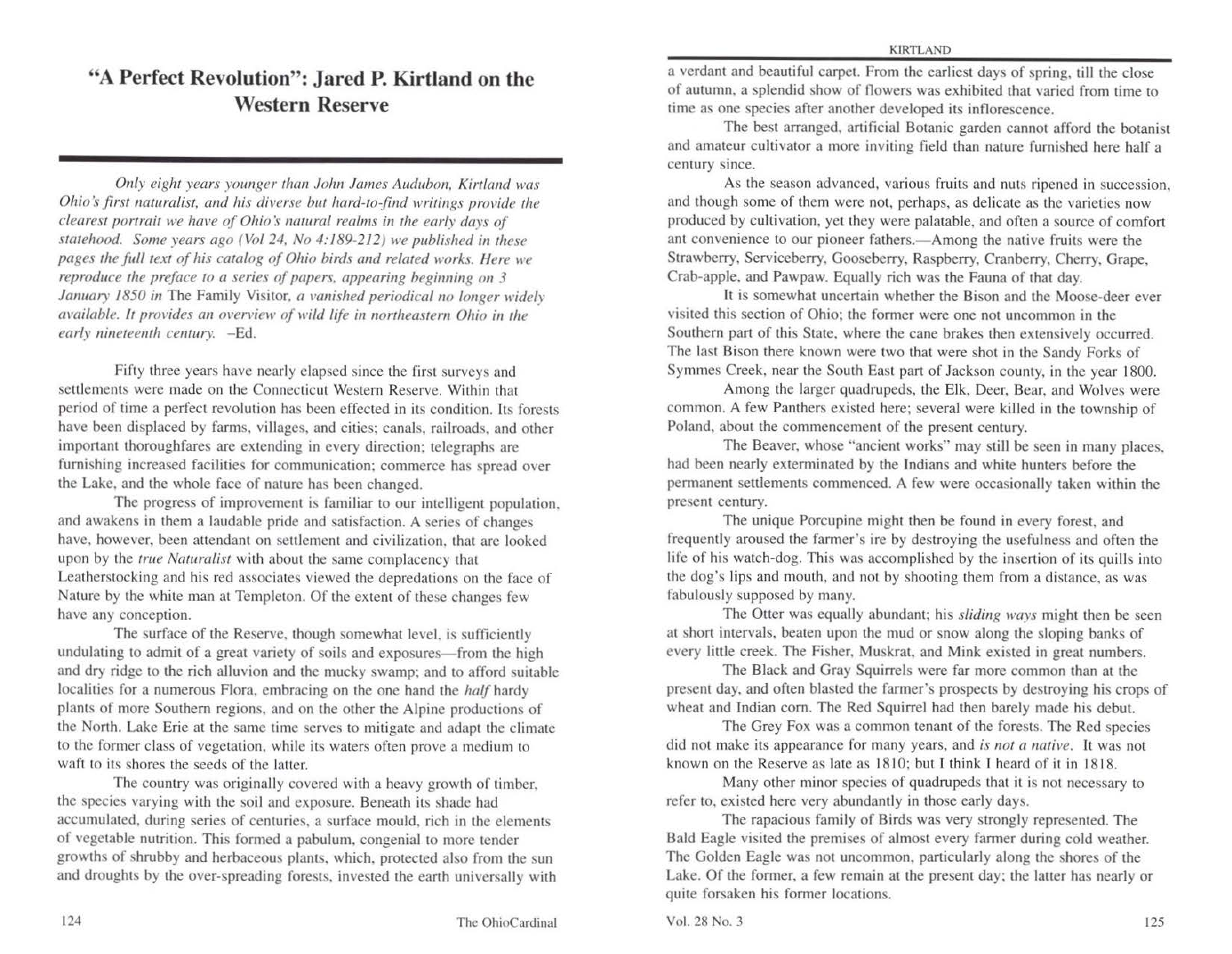#### PERFECT REVOLUTION

11 is problematical whether AUDUBON'S *Washington Eagle* ever had an actual existence. On several occasions I supposed I was on the track of it, but in the end I always found it to be one of the other species. The young female of the Bald species, in her gray or black plumage, is frequently mistaken for it, from the circumstance that she may not be larger than even an old white headed male. She docs not assume the mature plumage till after the third moulting.

The Red-tailed, Red-shouldered, Broad-winged and Cooper's Hawks might, in early days, be found nesting on almost every acre of the Western Reserve. and during the summer. the beautiful Swallow tailed Hawk visited here in considerable numbers, in pursuit of its favorite food. 11 might be seen moving in graceful circles, at no great height, watching for the garter snake, that then infested our meadows.

Wild Geese, Swans. Ducks and wading birds, literally swarmed about every lake, pond, and creek, during Spring and Autumn. Many species, also. bred on the Reserve.

Forty years since, while traveling from Buffalo to Ohio, along the immediate shore of the Lake, the scene was constantly enlivened by the presence of ducks, leading their young on the margin of the water-or hastily retreating to it at our approach. It often happened, that on doubling some point of land, or fallen tree, we placed ourselves in a position to cut off their communication with their favorite element. The instinctive expedients to which the anxious mother would resort to extricate her charge from impending danger, were to us a matter of amusement and interest. The Goosander, Mallard, and Summer Duck, were among the most common species we observed.

The flocks of Wild Turkics were more common and numerous. than are those of the tame variety of the present day. The Partridge and Quail were not very abundant. The Pileated Wood-cock was found on every dry tree. The sound of his heavy blows and loud note, were heard on all sides; and many a decaying trunk, was literally demolished by his labors.

Turkey Buzzards and Ravens collected in numerous flocks about every dead carcase—while the crow was less abundant than it is in more recent times.

The Crow Black Bird might be found nesting in almost every hollow and cavity in decaying trees. His habits in constructing his nest, were different from his kin in the New England States, where it builds its next exclusively o some fork of a limb of a live tree, near its extremity.

The Robin, Blue Bird, Thrush, Cat-bird and many small species, have, perhaps, increased as our fields and orchards have extended, and afforded them favorite resorts; except in neighborhoods where idle and vicious boys abound, and especially, newly imported foreigners, who for the first time in their lives are endowed with the privilege of destroying every harmless or useful bird.

#### KIRTLAND

While the tributaries of Lake Erie and the Ohio river were unobstructed by dams and were not swept by seines, they abounded with large and valuable species of fish, which, in their vernal migrations, crowded in immense shoals on the ripples. Sturgeon and Muskallonge often run up the Cuyahoga several miles, and large numbers of Pike, Pickerel, and white Perch visited the upper waters of the Mahoning during Spring and Summer.

Reptiles were sufficiently common, at least, to gratify the most ardent curiosity of the Naturalist. The Yellow Rattle Snake was abundant. Difference of color and form, arising from sex, were taken as evidence of specific distinction, and it was the popular opinion, that there were to distinct species *of the large kind,* the *Yellow* and the *Black.* 

The small black Rattle Snake, the Massasaugua, was still more abundant in certain marshes, and the Copper-head might be occasionally found near some moist and stony ledge during long continued hot and dry weather in summer.

These *three* constitute all the species of a venomous character that have been found in Northern Ohio.

Several annoying species of insects, nearly as noxious by their impressions, were very common, and were a source of great suffering to man and beast.

The forests and waters abounded also, with many Mollusca and animals provided with shells as a protection and covering. The number of species of land and water shells found in Ohio, is, probably, greater than in any State or country besides-as most of the species were then abundant, furnishing beautiful additions to the cabinet of the Conchologist.

The gun, the axe, and the plough, together with the depredations of domestic animals, have effected extensive damage in the condition of the animal and vegetable kingdom.

That unjversal forest has been so far destroyed, that only broken patches remain, mere shadows of its former stateliness. These are not so much exposed to the sun, winds and frosts, that they have lost much of their verdant and luxuriant appearance.—The same exposure to the elements has, in great measure, dissipated the rich native soil; and the beautiful investments of shrubs and herbaceous plants have been destroyed by repeated browsing and cropping of domestic animals. Many interesting and beautiful species have entirely disappeared from our flora.

Most of the native fruits, like the Indian, have been blasted by the approach of the white man, and have entirely disappeared or become barren.

The trees of the Wild Plum, Service Berry, and Pawpaw which have survived the progress of improvement, have, long since, ceased to produce their fruits; and the Vine and Cranberry are not much more favorably affected.

Most of the native species of Quadrupeds have entirely disappeared, or are very scarce.

Geese, Ducks, and other aquatic birds, have nearly forsaken their favorite resorts.-Even Sandusky Bay is now visited semi-annually by very